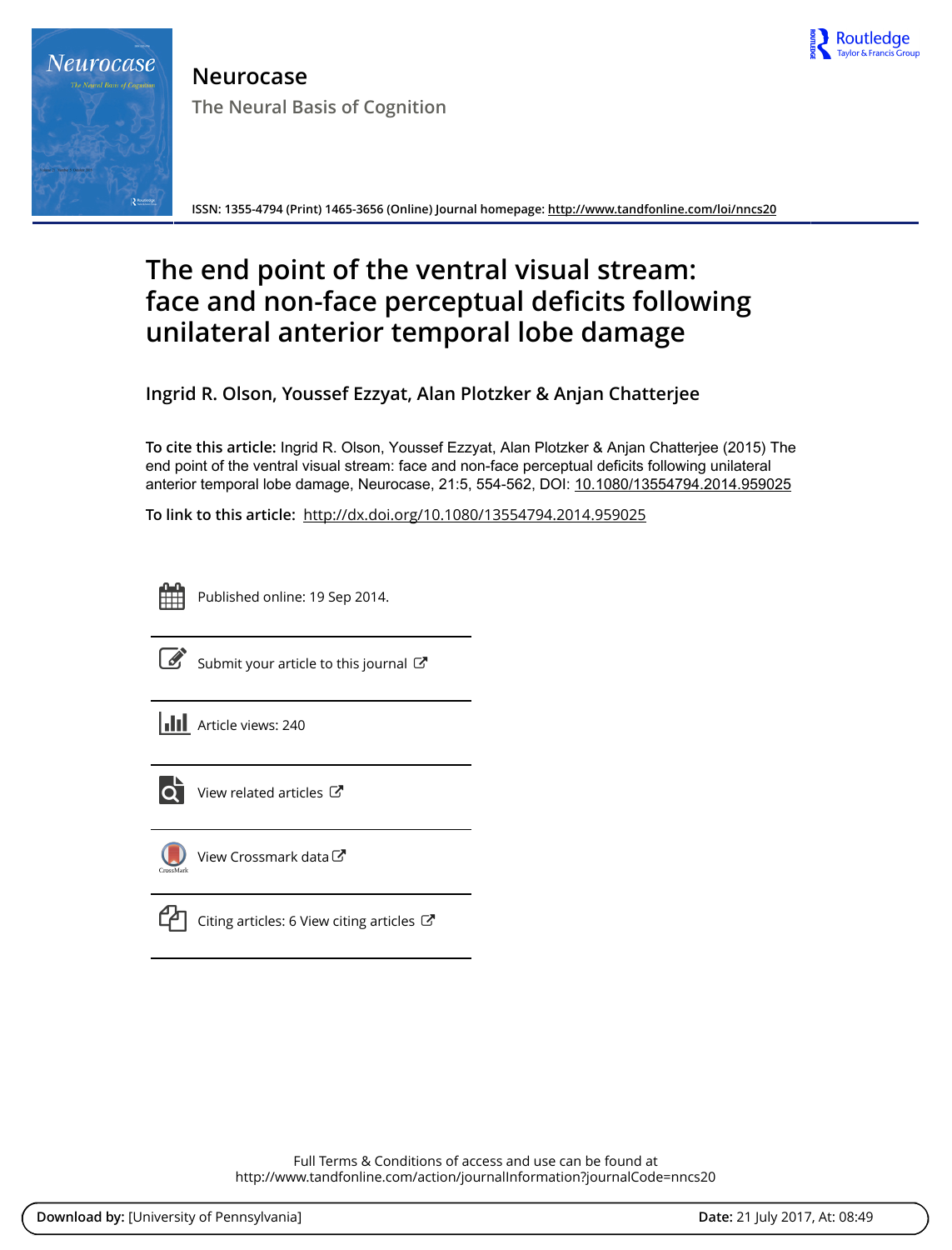## The end point of the ventral visual stream: face and non-face perceptual deficits following unilateral anterior temporal lobe damage

Ingrid R. Olson<sup>a</sup>\*, Youssef Ezzyat<sup>b</sup>, Alan Plotzker<sup>b</sup> and Anjan Chatterjee<sup>b,c</sup>

<sup>a</sup>Department of Psychology, Temple University, Philadelphia, PA, USA; <sup>b</sup>Department of Psychology, University of Pennsylvania, Philadelphia, PA, USA; <sup>c</sup>Department of Neurology, Hospital of the University of Pennsylvania, Philadelphia, PA, USA

(Received 13 August 2013; accepted 19 August 2014)

While it has been claimed that the ventral visual stream ends in the inferior aspects of the anterior temporal lobe (ATL), little is known about whether this region is important for visual perception. Here the performance of two patients with unilateral ATL damage was assessed across four visual perception tasks that parametrically varied stimulus similarity. Patients performed normally on difficult judgments of circle size or face age but were impaired on face identity and dot pattern matching tasks. Portions of the ATL, most likely the ventral surface, may have a functional role in visual perception tasks requiring detailed configural processing, most commonly used to discern facial identity.

Keywords: face perception; prosopagnosia; perirhinal cortex; temporal pole

The anterior temporal lobe (ATL) consists of the temporal pole (BA 38), anterior aspects of the superior, middle, and inferior temporal gyri, as well as anterior aspects of the entorhinal cortex (BA 28 and 34), and anterior aspects of the perirhinal cortex (PRC) (BA 35 and 36). The ventral ATL (vATL) receives input from more posterior visual areas whereas the dorsal ATL receives input from tertiary auditory areas (Kondo, Saleem, & Price, [2003,](#page-8-0) [2005](#page-8-0); Nakamura & Kubota, [1996](#page-9-0)). Likewise, visual stimuli, regardless of task, tend to activate ventral portions of the ATL while auditory stimuli, regardless of task, tend to activate dorsal portions of the ATL (Olson, Plotzker, & Ezzyat, [2007\)](#page-9-0). Thus, the end point of the ventral visual stream is thought to be in ventral aspects of the ATL (Kravitz, Saleem, Baker, Ungerleider, & Mishkin, [2013\)](#page-9-0).

Research on this topic has focused on a subregion of the ATL, the PRC, which appears to play some role in higher order perception (Buckley, Booth, Rolls, & Gaffan, [2001](#page-8-0); Bussey & Saksida, [2002;](#page-8-0) Murray & Bussey, [1999](#page-9-0)). Various studies have reported that monkeys with focal PRC lesions cannot find the "odd" stimulus from a group of six simultaneously displayed items, and that the level of impairment varies according to the degree of feature ambiguity or feature overlap present in the stimuli (reviewed in Buckley & Gaffan, [2006](#page-8-0); Bussey, Saksida, & Murray, [2006\)](#page-8-0). Similarly, humans with large medial temporal lobe (MTL) lesions that include PRC perform normally on perception tasks that require the comparison of simple features such as color or size. However, when the task can only be solved by comparing feature

complexes, performance breaks down (Barense et al., [2005;](#page-8-0) Lee, Barense, & Graham, [2005](#page-9-0); Lee, Buckley, et al., [2005;](#page-9-0) Lee, Bussey, et al., [2005](#page-9-0); Lee et al., [2006\)](#page-9-0).

Discerning facial identity relies heavily on comparing feature complexes. A small but growing number of neuroimaging studies have reported that portions of the vATL are sensitive to face processing. In univariate functional magnetic resonance imaging (fMRI) studies, viewing famous faces is consistently associated with bilateral ATL activations. In addition, multivariate fMRI studies have reported that a small region in the vATL, in PRC, is more sensitive to individual facial identities than other regions of the face network (reviewed in Von der Heide, Skipper, & Olson, [2013\)](#page-9-0). Although it is tempting to view these findings as indicating a role of the vATL in face identity processing, findings from neuropsychology suggest that the role of this region in face processing might be best characterized as mnemonic. Humans with ATL damage consistently exhibit problems with person memory, a disorder that Damasio, Tranel, and Damasio [\(1990](#page-8-0)) termed "amnesic associative prosopagnosia." Focal unilateral lesions of the ATL due to stroke, insult, or resection surgery have difficulties remembering information about people, especially their names (reviewed by Olson et al., [2007](#page-9-0)). Damasio et al. ([1990\)](#page-8-0) did extensive research on the face processing capabilities of these individuals and reported that while face perception was intact, face memory was impaired.

Indeed, the greater ATL has historically been associated with mnemonic processing. Some investigators hypothesize that the ATLs have semantic memory

<sup>\*</sup>Corresponding author. Email: iolson@temple.edu

This article was originally published with errors. This version has been amended. Please see Corrigendum ([http://dx.doi.org/10.1080/](http://dx.doi.org/10.1080/13554794.2014.972725) [13554794.2014.972725](http://dx.doi.org/10.1080/13554794.2014.972725)).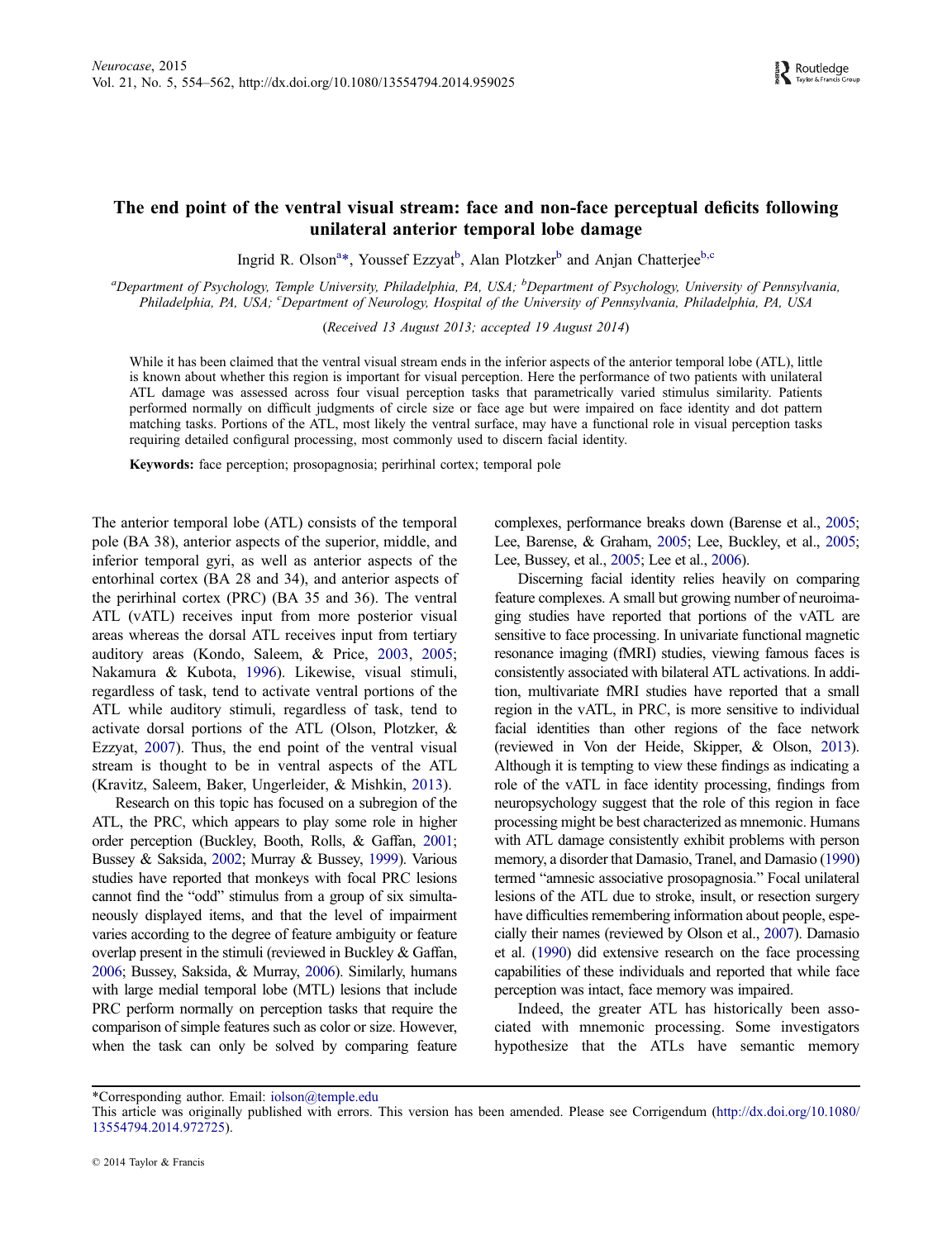functions (Graham, Simons, Pratt, Patterson, & Hodges, [2000;](#page-8-0) Patterson, [2007\)](#page-9-0) while the entorhinal cortex and PRC have been associated with declarative memory formation as part of the greater MTL memory system (Squire & Zola-Morgan, [1991\)](#page-9-0). Yet hints that the ATL is involved in visual discrimination go back many decades. It has been reported that patients with right ATL damage cannot accurately report how many dots were present in a rapidly shown dot configuration (Kimura, [1963\)](#page-8-0), cannot accurately find the odd circle out of a set of four fragmented circles (Meier & French, [1965](#page-9-0)), and cannot accurately sort schematic black and white faces called "Mooney faces" into categorical piles (Lansdell, [1968](#page-9-0)).

Findings linking PRC to high-level perceptual processing are controversial, however. Some groups have not observed perceptual deficits in monkeys or humans with PRC damage (Buffalo, Reber, & Squire, [1998](#page-8-0); Hampton, [2005;](#page-8-0) Holdstock, Gutnikov, Gaffan, & Mayes, [2000](#page-8-0); Levy, Shrager, & Squire, [2005;](#page-9-0) Stark & Squire, [2000](#page-9-0)). In addition, the possibility of a latent memory component exists in some perception tasks. Perceptual deficits in humans and monkeys with PRC damage are typically observed when a large array of similar stimuli must be discriminated, raising the question of whether memory for the previously fixated objects is impaired. Last, it is difficult to attribute the results of the human lesion studies specifically to the PRC. Damage to this area always accompanies damage to other temporal lobe structures. In the studies by Graham and colleagues (Barense et al., [2005](#page-8-0); Lee, Barense, et al., [2005](#page-9-0); Lee, Buckley, et al., [2005;](#page-9-0) Lee et al., [2006\)](#page-9-0), the perirhinal patients had extensive medial and ATL lesions that potentially contributed to the observed deficits.

The purpose of this study is to help clarify the role of the ATL in high-level perception generally, face perception more specifically. We tested two patients with lesions that damaged the ATL but spared the hippocampus and the posterior parahippocampus. Patients did not self-report any episodic memory problems, nor did they show any memory impairments when tested more formally. We further minimized the possibility that impaired memory performance could contaminate performance on a perception task by requiring subjects to discriminate between a small number of items rather than many.

We initially tested our patients on a number of simple face and non-face perceptual judgment tasks requiring them to make judgments about facial attractiveness, age, and gender. The stimuli used in these studies were computer generated although highly realistic and varied only on the dimension of interest. On these tasks, the patients performed normally, even when they were required to make comparisons between stimuli with a high degree of feature overlap. Because these are null results, we do not report them here; however, they served as a springboard for the following four experiments.

In three of our experiments, facial stimuli were tested. Facial stimuli were chosen because there is evidence that the ATL has an important role in aspects of face processing (Olson, McCoy, Klobusicky, & Ross, [2013](#page-9-0); Olson et al., [2007\)](#page-9-0) and also because Lee, Bussey, et al. [\(2005](#page-9-0)) reported that PRC lesions impair face perception when similar faces are used as stimuli. In Experiment 4, we test discrimination of dot patterns in order to assess the generality of the findings from face stimuli. The similarity of all stimuli was parametrically varied in all tasks because it has been claimed that the PRC is involved only in perception tasks that require differentiating items with a high degree of feature overlap, in processing feature conjunctions, or in making difficult or fine visual discriminations (e.g. Buckley & Gaffan, [2006\)](#page-8-0). We term these theories "fine discrimination" theories. Although our study is more generally about perceptual functions of the ATL, we apply theories developed for the PRC, given that the anterior boundary of the human PRC is ambiguous (Kirwan & Stark, [2004](#page-8-0)).

If the ATL is generally important for visual discrimination, patients should perform worse than controls on most visual perception tasks. If the ATL is particularly important for fine visual discrimination, the patient group should suffer relatively more when the degree of similarity or feature overlap between stimuli is high. Last, if the ATL is only involved in face perception, deficits should not be observed for non-face stimuli.

## Experiments 1–4: perceptual comparisons General methods for all experiments

#### Participants

Patient KN313. Patient KN313 is a right-handed male (age 53, 12 years of education) with unilateral right ATL damage as a result of a basilar artery aneurysm in 1995 (see [Table 1](#page-3-0)). The entire cap of the ATL is damaged; damage extends into the temporal pole, anterior PRC, and the amygdala, as assessed by MRI (see [Figure 1\)](#page-3-0). His main complaint is depression, which is successfully treated with Paxil. Prior to treatment, his score on the Beck Depression Inventory was 24, which is the moderate range. At the time of testing he was cheerful although his personality was somewhat eccentric.

Visual acuity was normal (20/20 right eye, 20/30 left eye) without field cuts and he does not self-report any visual problems. His performance on a line cancellation task was normal. His performance on the Visual Object and Space Perception Battery (VOSP) (Warrington & James, [1991\)](#page-9-0) was normal except for the silhouettes subtest, in which the task is to name silhouettes of animals and objects, and the object decision subtest, in which the task is to choose which of four silhouettes represents a real object. His performance on this test was significantly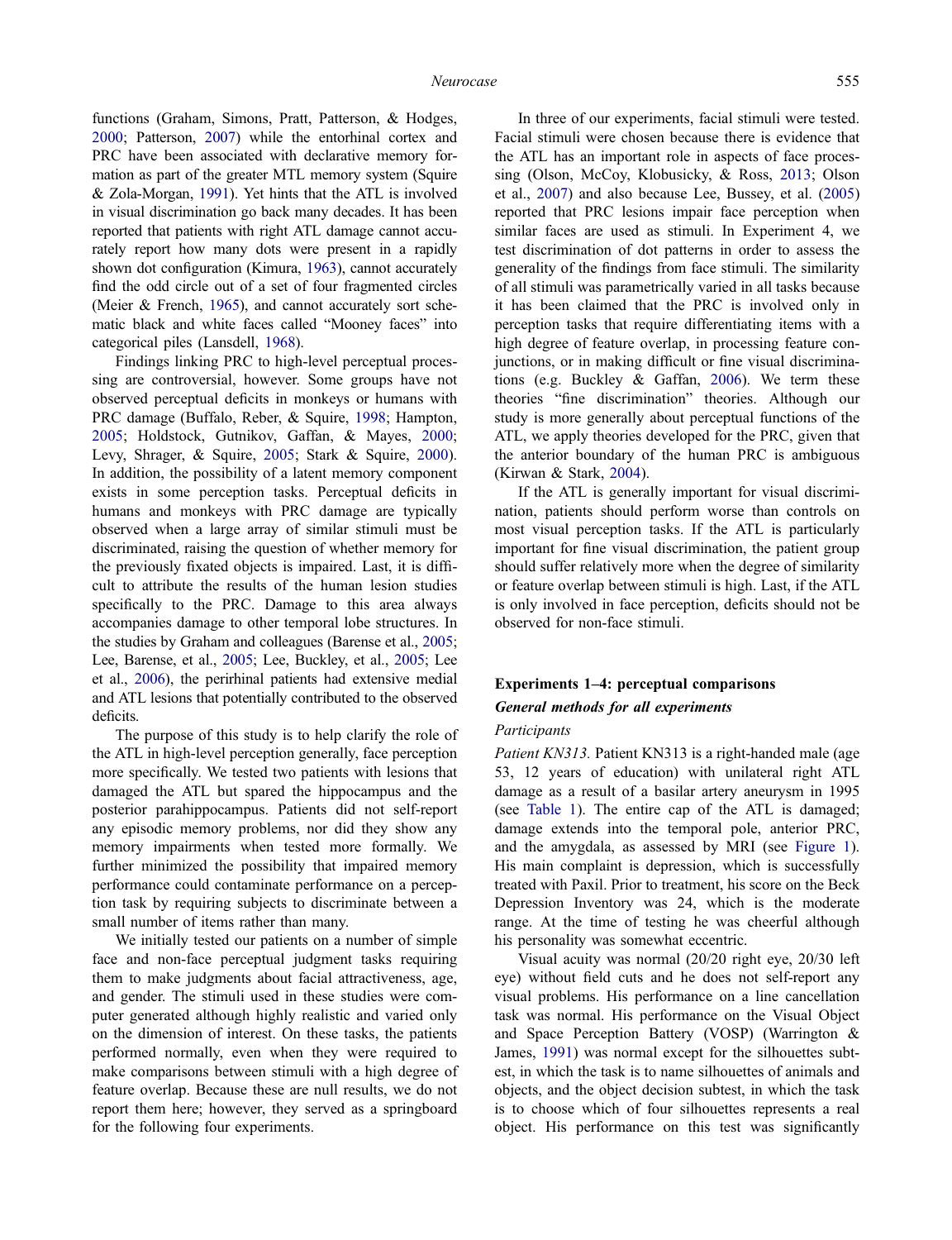| Test                         | Subtest                                    | KN313    | KG581    |
|------------------------------|--------------------------------------------|----------|----------|
| VOSP                         | Screening test                             | $100\%$  | 100%     |
|                              | Incomplete letters                         | 85%      | 100%     |
|                              | <b>Silhouettes</b>                         | $40\% *$ | $37\%$ * |
|                              | Object decision                            | $60\%$ * | 85%      |
|                              | Progressive<br>silhouettes/20 <sup>†</sup> | 7        | 13       |
|                              | Dot counting                               | 100%     | 100%     |
|                              | Position discrimination                    | 95%      | 95%      |
|                              | Number location                            | 90%      | 70%      |
|                              | Cube analysis                              | 90%      | 100%     |
| Reading                      | Normal words                               | 100%     | 94%      |
|                              | Exception words                            | $56\%$ * | $38\%$ * |
|                              | Nonwords                                   | $100\%$  | 100%     |
| Famous name-face<br>matching |                                            | 96%      | 81%      |
| IQ                           | WAIS                                       | 118      |          |
| <b>WMS</b>                   | Auditory immediate                         | 108      | 94       |
|                              | Visual immediate                           | 100      | 100      |
|                              | Auditory delayed                           | 99       | 108      |
|                              | Visual delayed                             | 97       | 106      |

<span id="page-3-0"></span>Table 1. Performance of patient KN313 and KG581 on neuropsychological tests.

Notes: VOSP = Visual Object and Space Perception Battery (Warrington  $&$  James, [1991\)](#page-9-0). WMS = Weschler Memory Scale. WMS scores are index scores in which the population average is 100. An "\*" indicates that performance was below the cutoff.

<sup>†</sup>Lower numbers indicate better performance on the progressive silhouettes task.

impaired. Because the silhouettes do not have internal features, his impairment cannot be accurately described as a configuration processing deficit. His reading of exception words was below normal (9/16) while reading of regular words and nonwords was normal (16/16 and 8/ 8). These findings are consistent with a subtle semantic memory deficit (Lezak, [1995](#page-9-0)) or a visual association problem of grapheme-to-phoneme conversion.

Because there are reports that right ATL damage impairs face processing (Damasio et al., [1990](#page-8-0)), especially in the case of famous faces (Fukatsu, Fujii, Tsukiura, Yamadori, & Otsuki, [1999;](#page-8-0) Glosser, Salvucci, & Chiaravalloti, [2003](#page-8-0); Joubert et al., [2003;](#page-8-0) Snowden, Thompson, & Neary, [2004;](#page-9-0) Thompson, Patterson, & Hodges, [2003;](#page-9-0) Tsukiura et al., [2002](#page-9-0)), we tested him on a name-face matching task. On each trial, he was given the name of a famous person and had to choose the corresponding face from a group of 10 faces from the same semantic category. For example, one trial required picking Bill Clinton's face out of 10 pictures of politicians. His score on this test (46/48) was high. However, he reports that since his aneurysm "lots of people look alike" to him. He has also previously reported difficulty with directions and landmarks, once getting lost on the way to his mother's house and ending up two doors down. These problems have also diminished over time.

Patient KN313 R Patient KG581

Figure 1. MRI scans from the two patients tested in this study. Scans are shown in radiological convention (e.g. left on the right). Patient KG581's scans are FLAIR images (axial view) or T2-weighted images (coronal view). The resection is clearly evident. More subtle damage from post-surgical changes, including scarring and residual tumor, are also evident.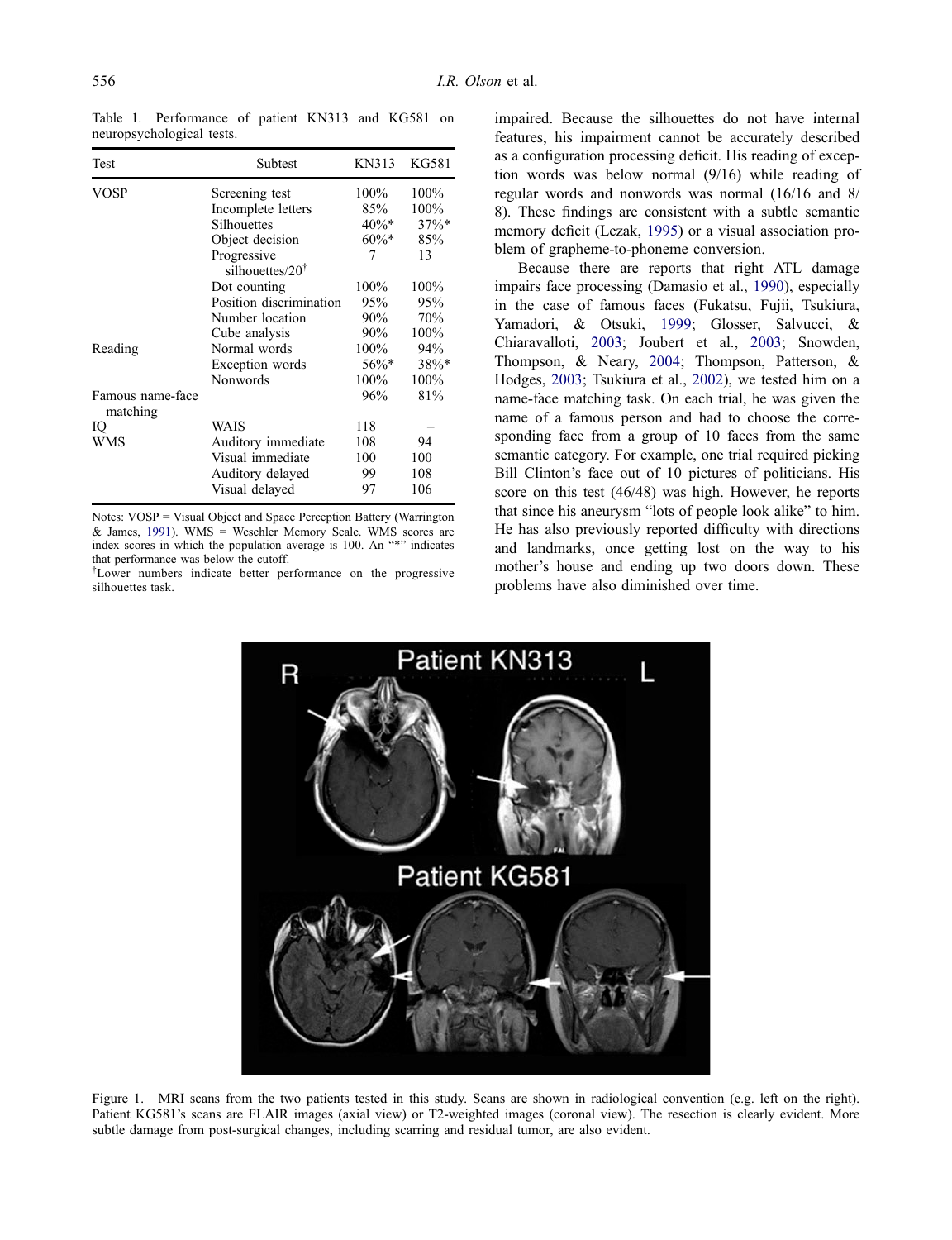No episodic or working memory deficits were observed during neuropsychological testing and none were found during administration of the dementia rating scale (DRS)-2. Performance on the Weschler Memory Scale (WMS) was completely normal (see [Table 1](#page-3-0)). His VIQ as tested with the American National Adult Reading Test was 118. Attention, intellectual, or executive impairments were not self-reported or observed, nor were they noted in his neurological reports.

Patient KG581. Patient KG581 is a right-handed female (age 40, 12 years of education) with unilateral left ATL damage as a result of a tumor resection in 2004 (see [Table 1\)](#page-3-0). Damage extends into the temporal pole, anterior aspects on the middle temporal gyrus, and the lateral temporal lobe, as assessed by MRI (see [Figure 1\)](#page-3-0). She does not complain of any mood disorders and is currently medication free. At the time of testing, she was cheerful and attentive.

Visual acuity is normal (20/20 right eye, 20/20 left eye). Her performance on the VOSP was normal except for impairment on the silhouettes subtest. Her reading of exception words was below normal (6/16) while reading of regular words and nonwords was normal (15/16 and 8/8). In her job as a cashier, she frequently fails to recall or recognize the names of low-frequency items such as brands of clothing detergent. As with patient KN313, these findings are consistent with a subtle semantic memory deficit and/or surface dyslexia (Lezak, [1995](#page-9-0)).

She does not self-report any perceptual problems. Her performance on the famous face test was 39/48, somewhat lower than patient KN313, but not impaired.

No episodic or working memory deficits were observed during neuropsychological testing and none were found during administration of the DRS-2 (Mattis, [1998\)](#page-9-0) and WMS (see [Table 1\)](#page-3-0). Attention, intellectual, or executive impairments were not self-reported or observed, nor were they noted in her neurological reports.

Controls. The performance of patients was compared to that of healthy matched controls: Exp.  $1 = 13$  controls (M) age = 46, M education = 14 years, 7 males); Exp.  $2 = 13$ controls (*M* age = 46, *M* education = 14 years, 7 males); Exp.  $3 = 15$  controls (*M* age = 48, *M* education = 15 years, 3 males); Exp  $4 = 10$  controls (*M* age = 50, *M* education = 14 years, 5 males). There were no age or education differences between ATL patients and controls (all  $ps > .15$ ). Control participants were cooperative and attentive and had normal or corrected-to-normal visual acuity. All signed an informed consent form prior to taking part in the experiment. Many of them participated in every experiment.

Materials. Experiment 1: Stimuli were 72 bitmap images of black circles ranging in diameter from 1.42 to 3.53 cm (see Figure 2). Stimuli were pilot tested on naïve subjects. Experiment 2: Stimuli were morphed faces that varied along the dimension of age; Experiment 3: Stimuli were morphed faces that varied along the dimension of identity (see Figure 2). Male faces were used. Experiment 4: Stimuli were dot clouds that varied in configural similarity.

Morphed faces were created with GenHead software ([www.genemation.com](http://www.genemation.com)/). This software creates highly realistic artificial faces across 114 parameters, each an eigenvector derived from a principal components analysis of a large database of face photographs. Additional parameters allow control of gender, age, and ethnicity. The stimuli were created as follows: 16 Caucasian faces were generated with a distance of 6.000, male and female. Two dissimilar faces from the 16 were selected to be the base pair for each set (denoted base 1 and base 2) and morphs were created by titrating the percentage of base 2's face that was added to base 1's face. This process was continued until there were 32 morphed sets of male and female faces that varied along the dimension of identity (between sets). Faces were 105 mm  $\times$  124 mm in size at a resolution of 72 pixels/inch and 32 bits/pixel. They were presented on a uniformly black background.



Figure 2. A schematic illustration of the stimuli and task used in: (from left to right) Experiment 1, circle judgment task; Experiment 2, age judgment task; Experiment 3, face identity judgment task; and Experiment 4, dot configuration judgment task. [To view this figure in color, please see the online version of this Journal.]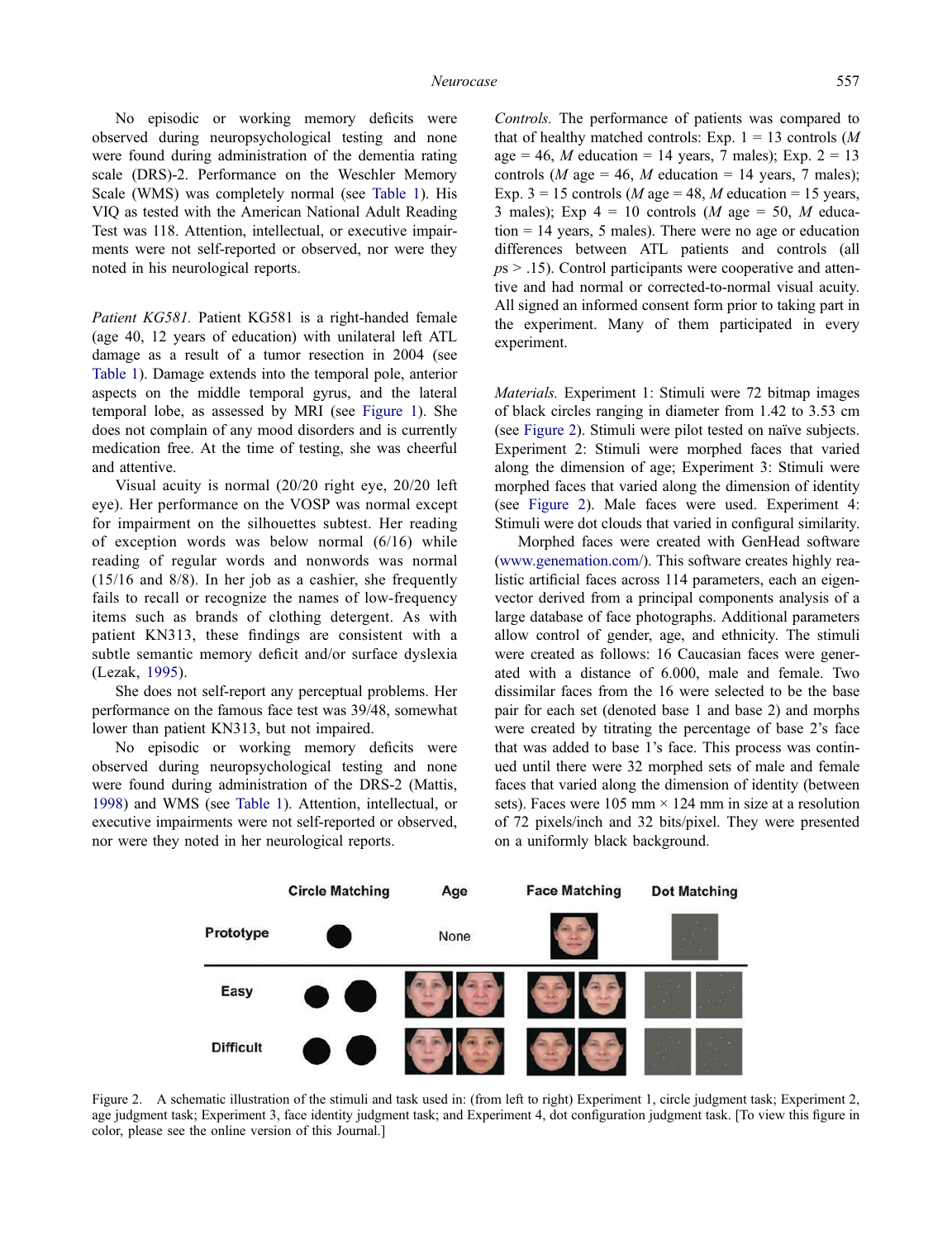Dot clouds were created in Matlab ([www.mathworks.](http://www.mathworks.com) [com](http://www.mathworks.com)) using the Psychophysics Toolbox ([www.psychtool](http://www.psychtoolbox.org)[box.org\)](http://www.psychtoolbox.org). Each dot cloud consisted of nine white dots clustered to form an abstract configuration. Each dot was 5 pixels in diameter; the size of the entire dot pattern was approximately  $200 \times 200$  pixels. Dot clouds were created as sets that consisted of a single "canonical" image and 10 "morph" images. The coordinates of the dots in the canonical images were randomly generated. Each morph image was created by perturbing the original canonical dot coordinates; this created a visible pattern of decay from first to last morph and offered flexibility in choosing stimuli for the task. For each dot, one of four directions (up, down, left, and right) was randomly chosen as the direction of "jitter." Each dot was then moved by a fixed number of pixels in the randomly chosen direction. We created varying degrees of morph by incrementally varying the amount of displacement each dot received. All dot patterns were presented on the same uniform gray background.

Equipment. Participants were tested individually on either a laptop computer or a desktop computer, under normal lighting conditions. They sat at an unrestricted viewing distance of about 57 cm, at which distance 1 cm corresponds to 1° viewing angle. All experiments were programmed in E-Prime.

Design. On each trial, one sample stimulus was presented above two side-by-side probe stimuli. The task was to choose the probe stimulus that was most similar to the sample stimulus on the dimension of interest. There was an 8-s time limit per trial. On easy trials, the two stimuli were quite different from one another; on difficult trials, the two probe stimuli were very similar. The dimension of interest was varied continuously but was later binned into four levels of difficulty for analysis. The side of the "match" stimulus was counterbalanced across trials. The dimensions of interest were: Experiment 1: size; Experiment 2: age; Experiment 3: facial identity; and Experiment 4: dot cloud configuration. In each experiment, there were four levels of difficulty, depending on how similar the two probe stimuli were on the dimension of interest (level  $4 = \text{most similar}$ ). Across the different experiments, the trial numbers were: 80, 64, 187, and 96.

Analysis. In addition to the between-subject variable (patient vs. control), similarity/difficulty (ranging from 1, very different, to 4, very similar) was manipulated. We did not analyze response times (RTs) because both of the patients were unfamiliar with using a mouse, potentially leading to systematic differences in RTs between patients and controls.

Data were analyzed with nonparametric permutation tests because standard nonparametric tests were not available for our task deign. Permutation tests are frequently used in neuroimaging and computational biology. For these data, the F-statistic under the standard mixed two-factor ANOVA model was computed. The observed values were then randomly permuted across the subjects and for the treatment within each subject. The F-statistics were recomputed for the permuted dataset and a one-tailed count over 1000 replicates was used to compute the significance values. A few things to note: because our permutation test was based on an ANOVA model, it is inappropriate to apply this test to a single-subject design. Also, the  $F$ -statistics can be quite large and degrees of freedom are not conventionally reported. More information about permutation tests is available at [http://en.wiki](http://en.wikipedia.org/wiki/Resampling_(statistics))[pedia.org/wiki/Resampling\\_\(statistics\)](http://en.wikipedia.org/wiki/Resampling_(statistics)). It should be noted that in all experiments, similar effects were observed when parametric tests were conducted.

## Results

Data for all studies are depicted in [Figure 3](#page-6-0).

#### Experiment 1: circle size

Across all study participants, higher levels of stimulus similarity led to lower rates of accuracy,  $F = 38.843$ ,  $p \leq 0.0001$ . However, as a group, patients exhibited similar levels of accuracy as controls,  $F = 173.415$ ,  $p = .260$ . The interaction of group  $\times$  similarity was not significant,  $F < 1$ , ns.

#### Experiment 2: facial age

Subjects were generally impaired by higher levels of similarity,  $F = 20.778$ ,  $p < .0001$ . Of interest here, the patients exhibited similar levels of accuracy as controls,  $F = 1.552$ ,  $p = .673$ . The interaction of group  $\times$  similarity was not significant,  $F = 1.968$ ,  $p = .126$ .

#### Experiment 3: facial identity

Overall, subjects were impaired by higher levels of similarity,  $F = 25.568$ ,  $p < .0001$ . The patients performed at lower accuracy levels than controls (10% less accurate,  $F = 858.44$ ,  $p = .039$ ) but were not differentially sensitive to the similarity manipulation (group  $\times$  similarity interaction,  $F = 1.995$ ,  $p = .133$ ).

## Experiment 4: dot cloud identity

Subjects were generally impaired by higher levels of similarity,  $F = 27.056$ ,  $p < .0001$ . Of interest here, the ATL patients were on average 9.5% less accurate than controls,  $F = 25.334$ ,  $p = .045$ . However, once again, the interaction of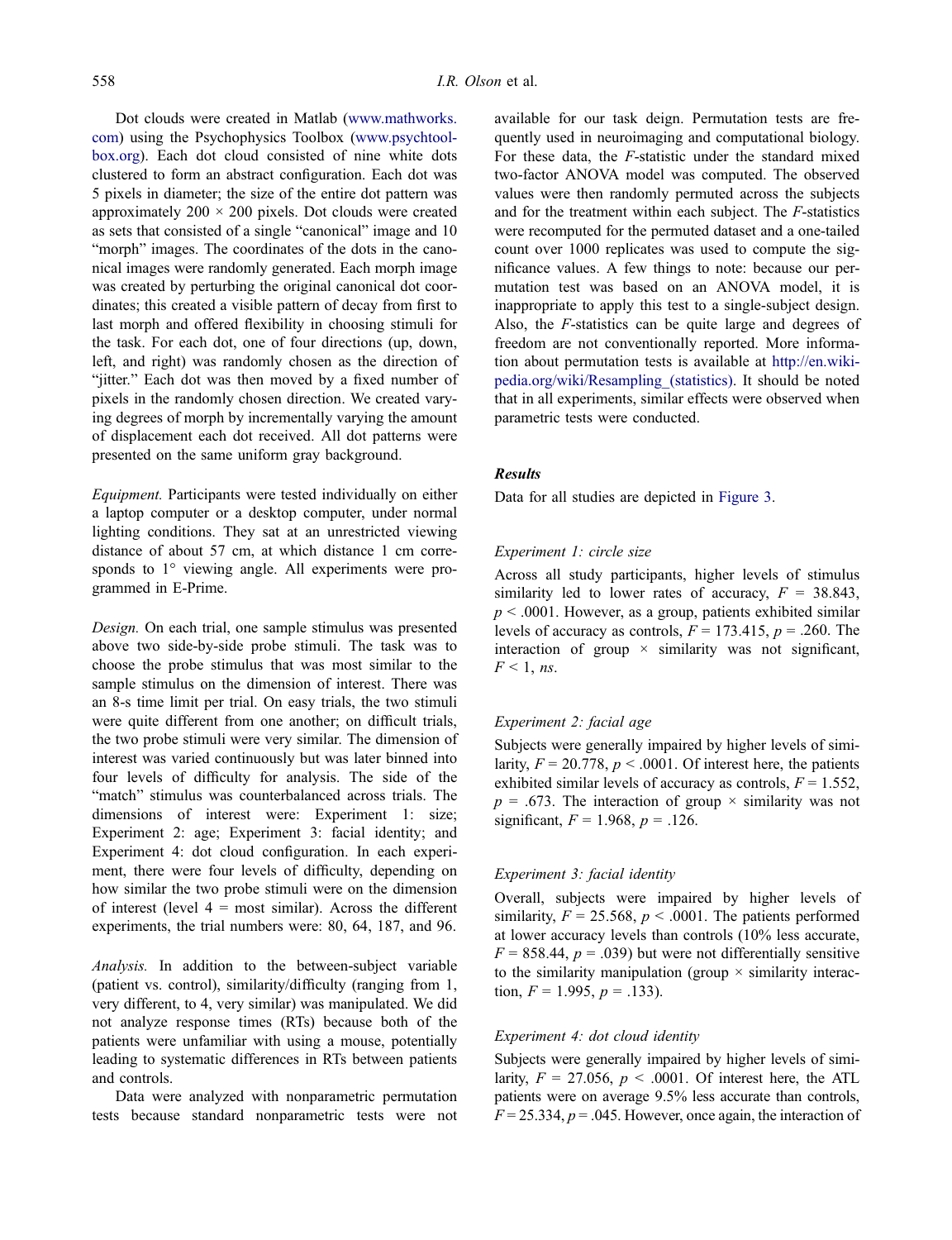<span id="page-6-0"></span>

Figure 3. Results of all experiments. Difficulty level is depicted on the x-axis, and accuracy is depicted on the y-axis. Difficulty was manipulated by making sample images more or less physically similar to a sample image. Task performance on four studies is depicted (a) circle size judgment task, (b) facial age judgment task, (c) facial identity judgment task, (d) dot configuration judgment task. Patients were worse than controls on the facial identity and dot configuration tasks.

group  $\times$  similarity was not significant,  $F = 1.179$ ,  $p = .329$ . We note that in a pilot study, we tested participants on a task and stimulus set similar to that used in Experiment 4, except with no time limit. Accuracy was emphasized over speed. The patients showed dramatically longer RTs than controls (mean = 15,170 ms vs. 8,651 ms,  $p = .022$ ), but no accuracy differences. Together these findings suggest that the patients had great difficulty with comparing the dot-cloud stimuli. Depending on task parameters, either a speed or an accuracy deficit was demonstrated.

These results show that difficulties judging facial identity described in Experiment 3 are also found for non-face stimuli that require configural processing.

#### General discussion

The results of these studies show that unilateral ATL damage can cause perceptual deficits under some conditions (Table 2). In our pilot studies, we found that when

Table 2. Summary of experimental findings.

| Experimental task        | Stimuli                                                                                                              | Patients<br>impaired?  |
|--------------------------|----------------------------------------------------------------------------------------------------------------------|------------------------|
| Perceptual<br>comparison | 1. Circles, varying size<br>2. Faces, varying age<br>3. Faces, varying identity<br>4. Dots, varying<br>configuration | No<br>No<br>Yes<br>Yes |

making a simple unidirectional judgment, such as deciding whether a face is male or female, patients with ATL damage performed just like controls. Intact performance was observed even on more difficult trials. Likewise, ATL damage does not impair the ability to decide which of two probe stimuli is most like a sample stimulus when stimuli can be differentiated on the basis of simple features such as size (Exp. 1) or simple facial features such as differences in nasal-labial folds that are indicative of facial aging (Exp. 2). Although there are many facial features that change with age, in our GenHead stimulus set, changes in nasal-labial folds were one of the primary features that were manipulated. However, when making the same decision with stimuli that required a comparison across multiple features, such as faces differing in their identity (Exp. 3) or dot clouds (similar to those used by Posner and Keele in their classic study of category formation (Posner & Keele, [1968\)](#page-9-0)), patients with ATL damage were impaired (Exp. 4). Unexpectedly, ATL damage did not disproportionately impair performance on trials in which feature ambiguity/perceptual similarity was high. In the next paragraphs, we describe four "take-home" messages derived from our findings.

## Point 1: ATL damage causes a specific type of face perception deficit: a deficit for apprehending facial identity

Our patients performed normally on many face perception tasks in pilot studies, as well as on a face-age task,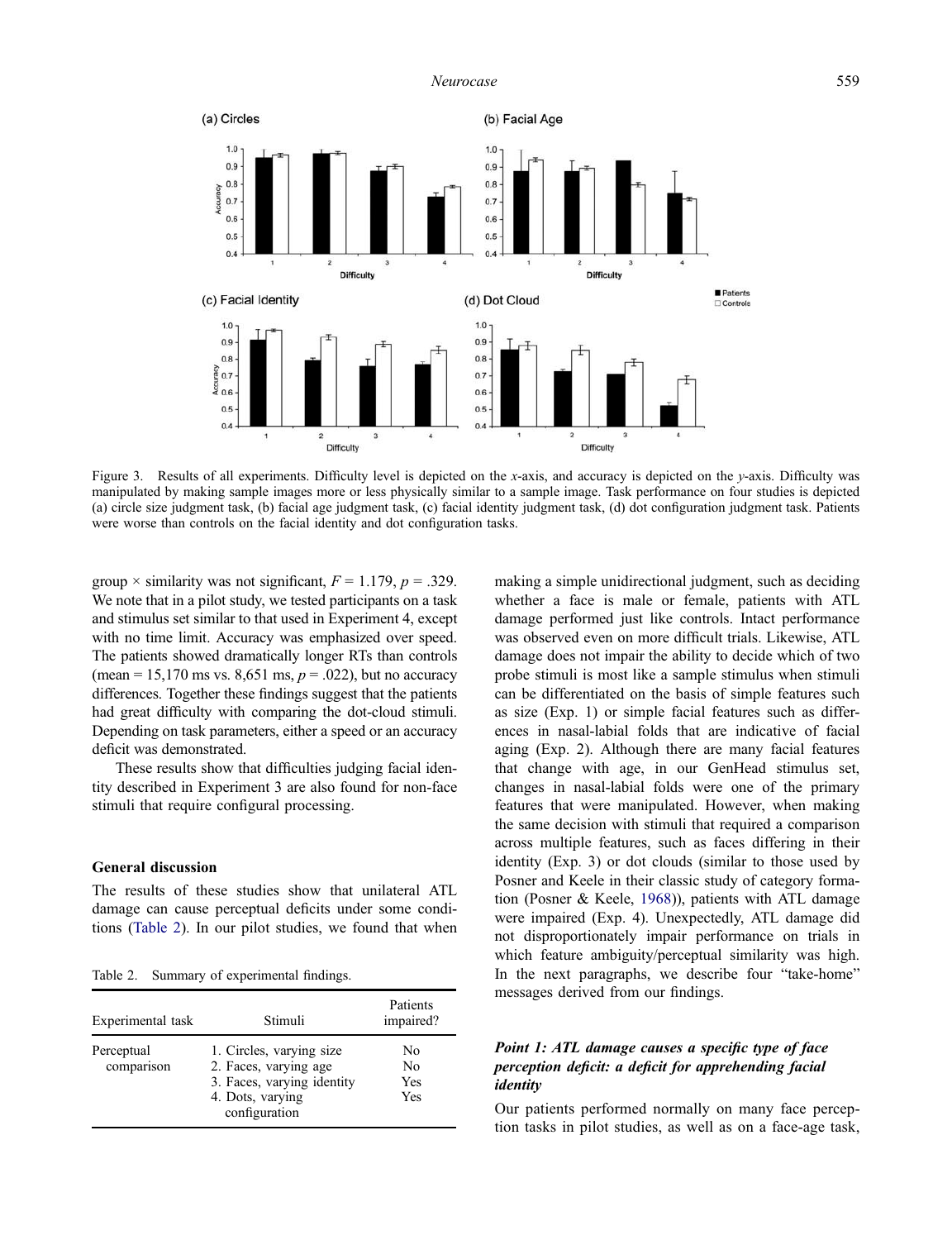but abnormally when required to make difficult identity judgments about faces or dot clouds. Our findings are in line with those of Fox, Hanif, Iaria, Duchaine, and Barton [\(2011](#page-8-0)) who tested two patients with ATL damage (patients B-AT1 and R-AT1) and reported normal face matching performance on the Benton Face Inventory and normal facial expression perception, but abnormally low face-identity discrimination on task that used morphed faces.

## Point 2: the patients' perceptual deficits cannot be described as face-specific

Since the patients' accuracy was abnormally low on a task that required the comparison of complex non-face stimuli (dot clouds, Exp. 4) their perceptual deficits cannot be described as face-specific. The dot clouds were created because similarity could only be judged by analyzing all features, not one. We noticed in an untimed pilot study using the same dot cloud stimuli that the patients had dramatically longer RTs than controls (mean = 15,170 ms vs. 8,651 ms,  $p = .022$ ) because they tended to use a timeconsuming dot-by-dot comparison strategy to perform the task. Although we don't wish to put too much stock in the patient's RTs, given their unfamiliarity with using a computer mouse, this finding hints that their ability to perceive and process visual stimuli can be characterized as overly focused on details with difficulties integrating over multiple features.

## Point 3: facial identity deficits after ATL damage may be caused by a fundamental problem in visual configural processing; face identity may be the canonical stimulus type that relies on this type of processing

Some judgments about faces, such as age discrimination, can be performed by quickly comparing one or two diagnostic features (for review, see Rhodes, [2013](#page-9-0)). In contrast, judgments of facial identity similarity require one to compare all the details of an entire object. Neurons in the vATL of the monkey have unusual receptive field properties that speak to this issue: when a monkey fixates an object in a cluttered scene, the normally large receptive field rapidly shrinks (Rolls, Aggelopoulos, & Zheng, [2003](#page-9-0)). This property may allow for both object selection when the receptive field is large, and fine discrimination of the selected object when the receptive field is small. Thus, vATL damage may impair the ability to make fine grained discriminations based on a gestalt/configuration because unconnected parts can no longer be accurately combined.

## Point 4: there is converging evidence that a region in vATL has a critical role in high level face processing

Recent fMRI studies reported the existence of two facesensitive patches in the macaque vATL and human vATL (reviewed by Von der Heide et al., [2013](#page-9-0)). However, the perceptual properties of this region appear to be constrained because cells in the monkey vATL are only sensitive to certain perceptual manipulations such as changes in facial identity, but not to perceptual changes that leave identity intact (Eifuku, De Souza, Nakata, Ono, & Tamura, [2011](#page-8-0); Eifuku, Nakata, Sugimori, Ono, & Tamura, [2010\)](#page-8-0). Thus, although the vATL does appear to be part of a larger network for perceptual face discrimination, its sensitivity is distinct from that of more posterior regions such as the fusiform gyrus, which are sensitive to lower level perceptual changes.

Recent findings indicate that the vATL face patch is within the confines of classically defined PRC (Collins & Olson, [2014](#page-8-0); O'Neil, Hutchison, McLean, & Kohler, [2014\)](#page-9-0). Interestingly, PRC deterioration is found in the earliest stages of Alzheimer's disease as well as semantic dementia. Whether these disorders are also accompanied by visual perceptual problems early in the disease course has not been widely discussed.

## Laterality effects

Humans with ATL damage often have face memory deficits (Damasio et al., [1990](#page-8-0)). Left-lateralized lesions tended to affect lexical aspects of person memory, such as recollection of names, while right-lateralized lesions tended to affect feelings of familiarity and processing and retrieval of biographical information. It has recently been argued that the right ATL participates more in pictorial representations of people (Gainotti, [2012\)](#page-8-0). The two ATLs are connected via the anterior commissure so it is likely that there is a great deal of information exchange between the two hemispheres with a relative bias toward processing pictorial aspects of people in the right ATL, and a relative bias toward processing verbal aspects of people in the left ATL. Although our patients performed similarly on most tasks, our patient with left ATL lesions reported some word-finding problems while our patient with right ATL lesions reported that sometimes people all looked the same.

#### Shortcomings of the present study

One shortcoming of the present study is that the number of trials per participant was small, and there were different numbers of trials across tasks. There were fewer trials in Exp. 1 and 2, in which null results were obtained, as compared to Exp. 3 and 4, where positive results were obtained. The variability in Exp. 1 was low, with all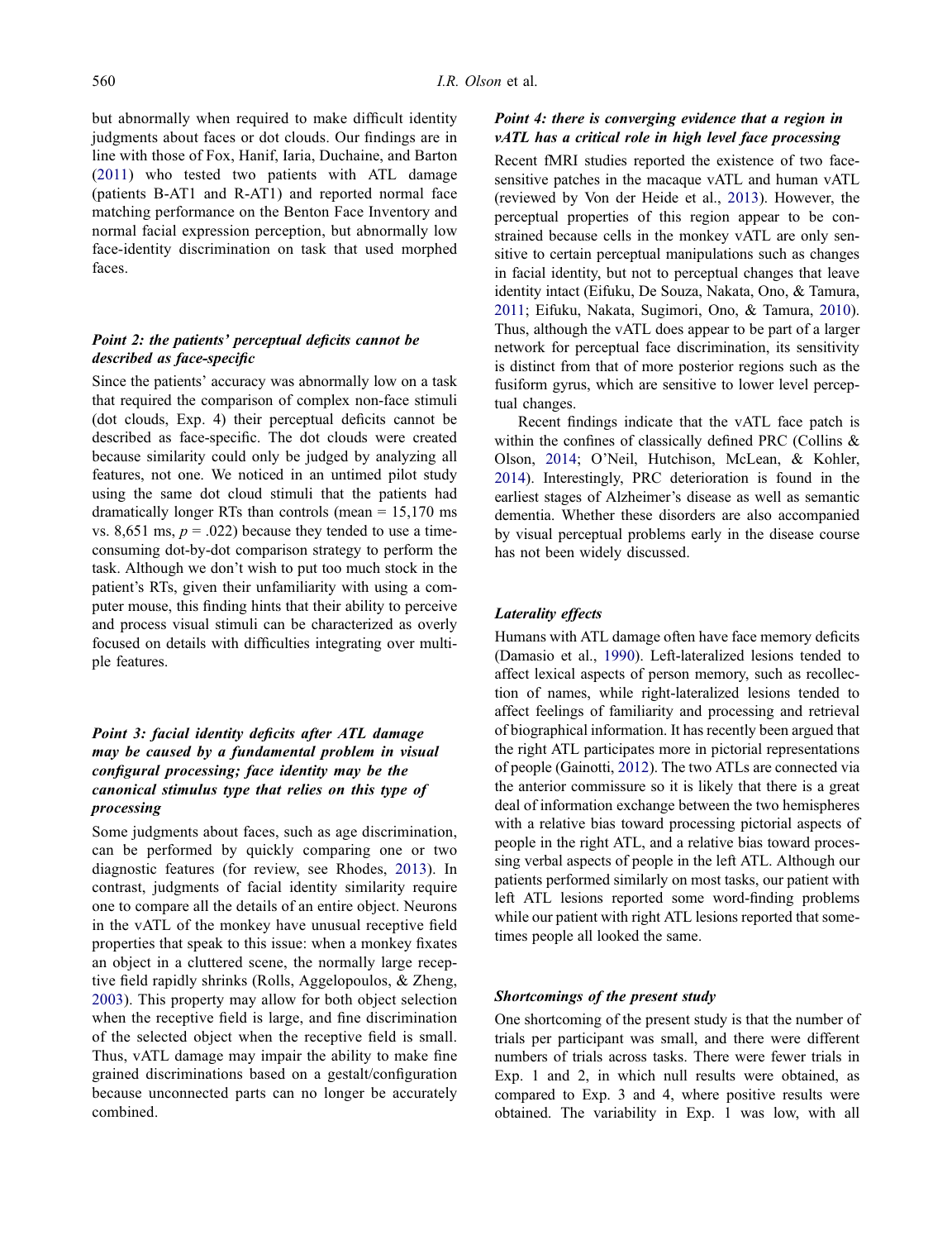<span id="page-8-0"></span>participants performing at a uniformly high level so we do not believe that the number of trials was too low. However, in Exp. 2, the facial age study, there was more variability among the patients at the easiest and hardest difficulty levels, suggesting that the patients may have adopted a quixotic strategy to perform this task. Future investigators may wish to look into this further.

## Conclusions

In sum, our findings indicate that the ATL has a role in high-level visual perception. Its role is evident only on tasks requiring the comparison of similar entities distinguishable by gestalt-level differences. These findings also suggest that the vATL may play an important, albeit largely unrecognized, role in face perception.

#### Acknowledgments

We would like to thank David Drowos and Govinda Vyas for assistance with testing and figure creation. We would also like to thank our patient group who generously donated their time.

#### Disclosure statement

The content is solely the responsibility of the authors and does not necessarily represent the official views of the National Institute of Mental Health or the National Institutes of Health.

#### Funding

This work was supported by a National Institute of Health grant to I. Olson [grant number RO1 MH091113].

#### References

- Barense, M. D., Bussey, T. J., Lee, A. C. H., Rogers, T. T., Davies, R. R., Saksida, L. M., … Graham, K. S. (2005). Functional specialization in the human medial temporal lobe. The Journal of Neuroscience, 25, 10239–10246. doi:[10.1523/JNEUROSCI.2704-05.2005](http://dx.doi.org/10.1523/JNEUROSCI.2704-05.2005)
- Buckley, M. J., Booth, M. C. A., Rolls, E. T., & Gaffan, D. (2001). Selective perceptual impairments after perirhinal cortex ablation. Journal of Neuroscience, 21, 9824–9836.
- Buckley, M. J., & Gaffan, D. (2006). Perirhinal cortical contributions to object perception. Trends in Cognitive Sciences, 10, 100–107. doi[:10.1016/j.tics.2006.01.008](http://dx.doi.org/10.1016/j.tics.2006.01.008)
- Buffalo, E. A., Reber, P. J., & Squire, L. R. (1998). The human perirhinal cortex and recognition memory. Hippocampus, 8, 330–339. doi:[10.1002/\(SICI\)1098-1063\(1998\)8:4<330::](http://dx.doi.org/10.1002/(SICI)1098-1063(1998)8:4%3C330::AID-HIPO3%3E3.0.CO;2-L) [AID-HIPO3>3.0.CO;2-L](http://dx.doi.org/10.1002/(SICI)1098-1063(1998)8:4%3C330::AID-HIPO3%3E3.0.CO;2-L)
- Bussey, T. J., & Saksida, L. M. (2002). The organization of visual object representations: A connectionist model of effects of lesions in perirhinal cortex. European Journal of Neuroscience, 15, 355–364. doi[:10.1046/j.0953-](http://dx.doi.org/10.1046/j.0953-816x.2001.01850.x) [816x.2001.01850.x](http://dx.doi.org/10.1046/j.0953-816x.2001.01850.x)
- Bussey, T. J., Saksida, L. M., & Murray, E. A. (2006). The perceptual-mnemonic/feature conjunction model of perirhinal cortex function. Quarterly Journal of Experimental Psychology, 58B, 269–282.
- Collins, J., & Olson, I. R. (2014, April). Beyond the FFA: The role of the ventral anterior temporal lobe in face processing. Cognitive Neuroscience Society, Boston, MA.
- Damasio, A. R., Tranel, D., & Damasio, H. (1990). Face agnosia and the neural substrates of memory. Annual Review of Neuroscience, 13, 89–109. doi[:10.1146/annurev.ne.13.030190.000513](http://dx.doi.org/10.1146/annurev.ne.13.030190.000513)
- Eifuku, S., De Souza, W. C., Nakata, R., Ono, T., & Tamura, R. (2011). Neural representations of personally familiar and unfamiliar faces in the anterior inferior temporal cortex of monkeys. PLoS ONE, 6, e18913. doi:[10.1371/journal.](http://dx.doi.org/10.1371/journal.pone.0018913) [pone.0018913](http://dx.doi.org/10.1371/journal.pone.0018913)
- Eifuku, S., Nakata, R., Sugimori, M., Ono, T., & Tamura, R. (2010). Neural correlates of associative face memory in the anterior inferior temporal cortex of monkeys. Journal of Neuroscience, 30, 15085–15096. doi[:10.1523/](http://dx.doi.org/10.1523/JNEUROSCI.0471-10.2010) [JNEUROSCI.0471-10.2010](http://dx.doi.org/10.1523/JNEUROSCI.0471-10.2010)
- Fox, C. J., Hanif, H. M., Iaria, G., Duchaine, B. C., & Barton, J. J. (2011). Perceptual and anatomic patterns of selective deficits in facial identity and expression processing.<br>Neuropsychologia, 49, 3188–3200. doi:10.1016/j. Neuropsychologia, [neuropsychologia.2011.07.018](http://dx.doi.org/10.1016/j.neuropsychologia.2011.07.018)
- Fukatsu, R., Fujii, T., Tsukiura, T., Yamadori, A., & Otsuki, T. (1999). Proper name anomia after left temporal lobectomy: A patient study. Neurology, 52, 1096–1099. doi:[10.1212/](http://dx.doi.org/10.1212/WNL.52.5.1096) [WNL.52.5.1096](http://dx.doi.org/10.1212/WNL.52.5.1096)
- Gainotti, G. (2012). The format of conceptual representations disrupted in semantic dementia: A position paper. Cortex, 48, 521–529. doi[:10.1016/j.cortex.2011.06.019](http://dx.doi.org/10.1016/j.cortex.2011.06.019)
- Glosser, G., Salvucci, A. E., & Chiaravalloti, N. D. (2003). Naming and recognizing famous faces in temporal lobe epilepsy. Neurology, 61, 81–86. doi:10.1212/01. epilepsy. Neurology, 61, 81–86. doi:[10.1212/01.](http://dx.doi.org/10.1212/01.WNL.0000073621.18013.E1) [WNL.0000073621.18013.E1](http://dx.doi.org/10.1212/01.WNL.0000073621.18013.E1)
- Graham, K. S., Simons, J. S., Pratt, K. H., Patterson, K., & Hodges, J. R. (2000). Insights from semantic dementia on the relationship between episodic and semantic memory. Neuropsychologia, 38, 313–324. doi[:10.1016/S0028-3932](http://dx.doi.org/10.1016/S0028-3932(99)00073-1) [\(99\)00073-1](http://dx.doi.org/10.1016/S0028-3932(99)00073-1)
- Hampton, R. R. (2005). Monkey perirhinal cortex is critical for visual memory, but not for visual perception: Reexamination of the behavioural evidence from monkeys. The Quarterly Journal of Experimental Psychology: Section B, 58, 283– 299. doi[:10.1080/02724990444000195](http://dx.doi.org/10.1080/02724990444000195)
- Holdstock, J. S., Gutnikov, S. A., Gaffan, D., & Mayes, A. R. (2000). Perceptual and mnemonic matching-to-sample in humans: Contributions of the hippocampus, perirhinal and other medial temporal lobe cortices. Cortex, 36, 301–322. doi[:10.1016/S0010-9452\(08\)70843-8](http://dx.doi.org/10.1016/S0010-9452(08)70843-8)
- Joubert, S., Felician, O., Barbeau, E., Sontheimer, A., Barton, J. J., … Poncet, M. (2003). Impaired configurational processing in a case of progressive prosopagnosia associated with predominant right temporal lobe atrophy. Brain, 126, 2537– 2550. doi:[10.1093/brain/awg259](http://dx.doi.org/10.1093/brain/awg259)
- Kimura, D. (1963). Right temporal-lobe damage. Perception of unfamiliar stimuli after damage. Archives of Neurology, 8, 264–271. doi[:10.1001/archneur.1963.00460030048004](http://dx.doi.org/10.1001/archneur.1963.00460030048004)
- Kirwan, C. B., & Stark, C. E. (2004). Medial temporal lobe activation during encoding and retrieval of novel face-name pairs. Hippocampus, 14, 919–930. doi[:10.1002/hipo.20014](http://dx.doi.org/10.1002/hipo.20014)
- Kondo, H., Saleem, K. S., & Price, J. L. (2003). Differential connections of the temporal pole with the orbital and medial prefrontal networks in macaque monkeys. The Journal of Comparative Neurology, 465, 499–523. doi[:10.1002/cne.10842](http://dx.doi.org/10.1002/cne.10842)
- Kondo, H., Saleem, K. S., & Price, J. L. (2005). Differential connections of the perirhinal and parahippocampal cortex with the orbital and medial prefrontal networks in macaque